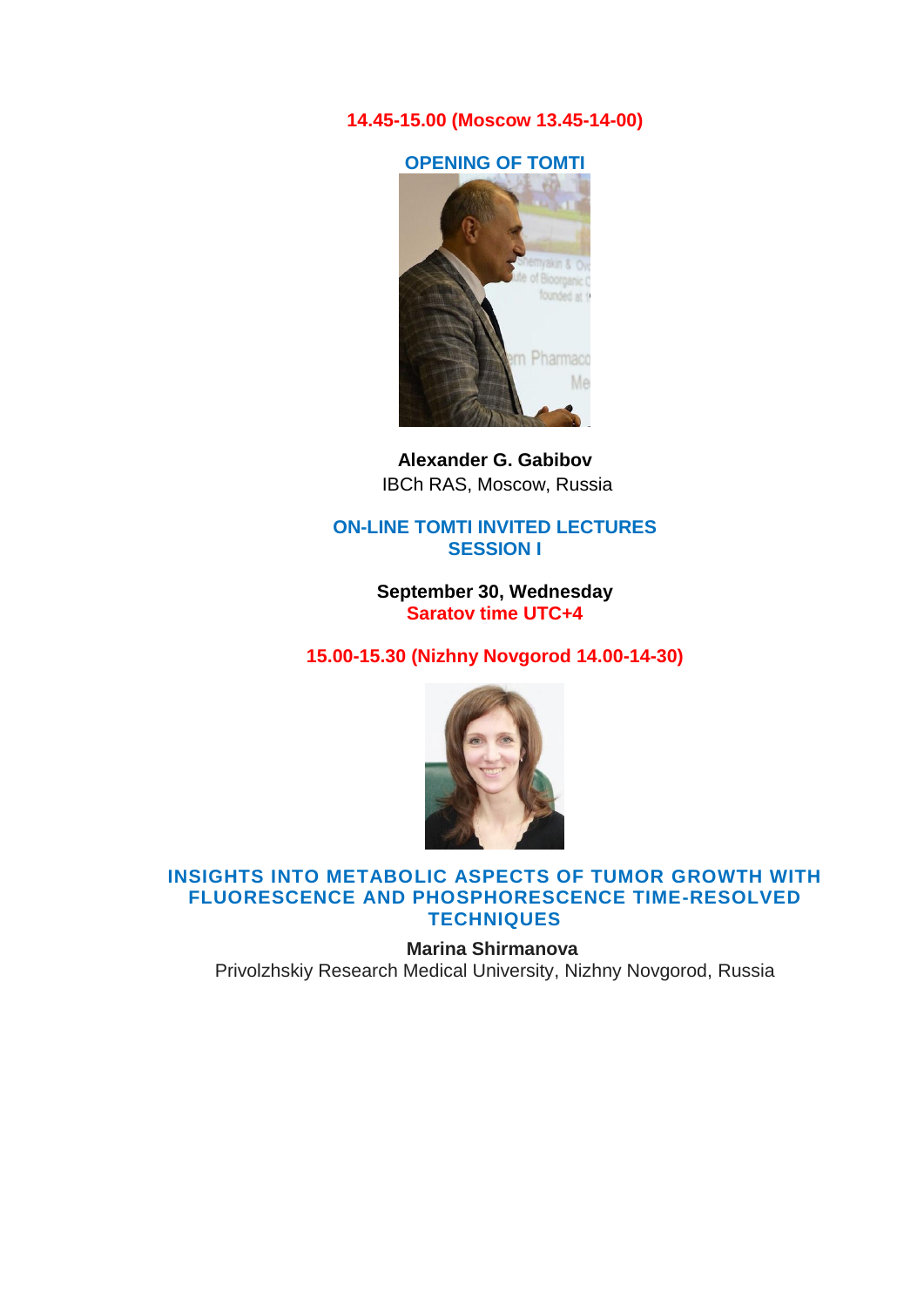**15.30-16.00 (Florence 13.30-14-00)** 



## **SOLID AND LIQUID TISSUE PATHOLOGY ANALYSIS BY MULTIMODAL MICROSCOPY**

**Francesco S. Pavone** European Laboratory for non Linear Spectroscopy, Florence, Italy

### **16.00-16.30 (Moscow 15.00-15.30)**



## **GENETICALLY ENCODED AUTONOMOUS BIOLUMINESCENCE IN EUKARYOTES**

**Ilia Yampolsky** Department of Biomolecular Chemistry, Institute of Bioorganic Chemistry, Moscow, Russia

#### **16.30-17.00 (Moscow 15.30-16.00)**



# **[TOWARDS THE CREATION OF A MAGIC BULLET: SUPRAMOLECULAR](https://sfmconference.org/sfm/20/workshops/towards-optical-and-multimodality-translational-imaging/preliminary/542/)  [NANOSTRUCTURES FOR ONCOTHERANOSTICS](https://sfmconference.org/sfm/20/workshops/towards-optical-and-multimodality-translational-imaging/preliminary/542/)**

Victoria Shipunova, Polina Kotelnikova, Elena Komedchikova, Anna Sogomonyan, Maria Belova, Olga Kolesnikova, Vladislav Soloviev, Maxim Nikitin, Sergey Deyev, IBCh RAS, Russia

**17.00-17.30 (Lowell 9.00-9-30)**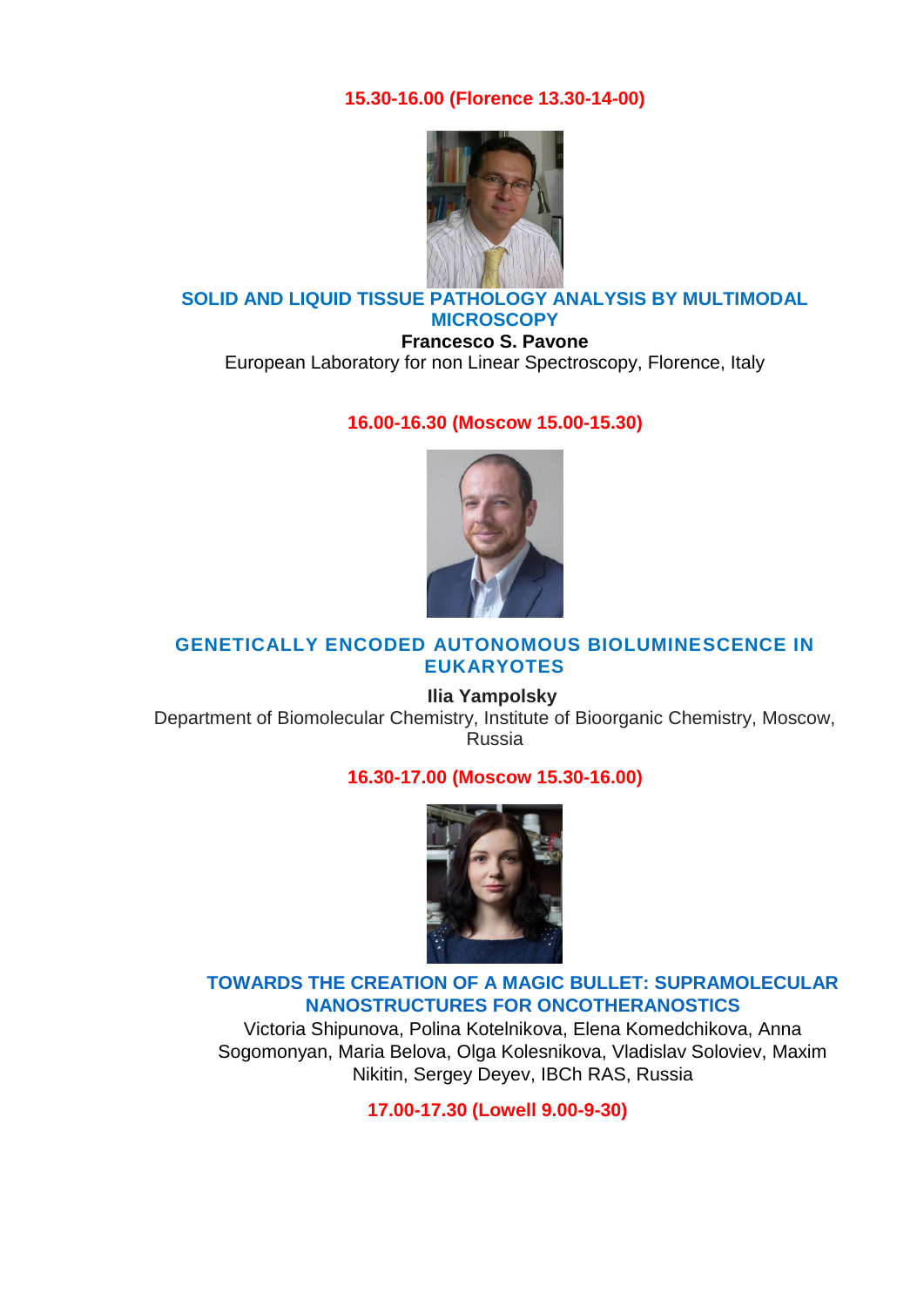

## **QUANTITATIVE FLUORESCENCE POLARIZATION IMAGING FOR CANCER DETECTION**

**Anna N. Yaroslavsky** University of Massachusetts at Lowell, USA

## **17.30-18.00 (Worcester 9.30-10.00)**



# **[MONITORING OF OPTICAL CLEARING](https://sfmconference.org/sfm/20/workshops/towards-optical-and-multimodality-translational-imaging/preliminary/525/) EFFECTS BY FLUORESCENCE AND [MAGNETIC RESONANCE IMAGING IN VIVO](https://sfmconference.org/sfm/20/workshops/towards-optical-and-multimodality-translational-imaging/preliminary/525/)**

**Alexei A. Bogdanov Jr.1,2 , Natalia I. Kazachkina <sup>2</sup> , Victoria V. Zherdeva<sup>2</sup> , Irina G. Meerovich<sup>2</sup> , Ilya D. Solovyev <sup>2</sup> , Daria K. Tuchina2,3,4, Alexander P. Savitsky<sup>2</sup> , Valery V. Tuchin2,3,4,5** 1- University of Massachusetts Medical School, Radiology, Worcester, Massachusetts, United States of America; 2 - A.N. Bach Institute of Biochemistry, FRC "Fundamentals of Biotechnology", RAS, Moscow; 3 - Saratov State University, Saratov; 4 - Tomsk State University, Tomsk; 5 - Institute of Precision Mechanics and Control of the RAS, Saratov, Russia

# **SESSION II**

**October 1, Thursday Saratov time UTC+4**

# **10.00-10.30 (Sydney 16-00-16-30)**